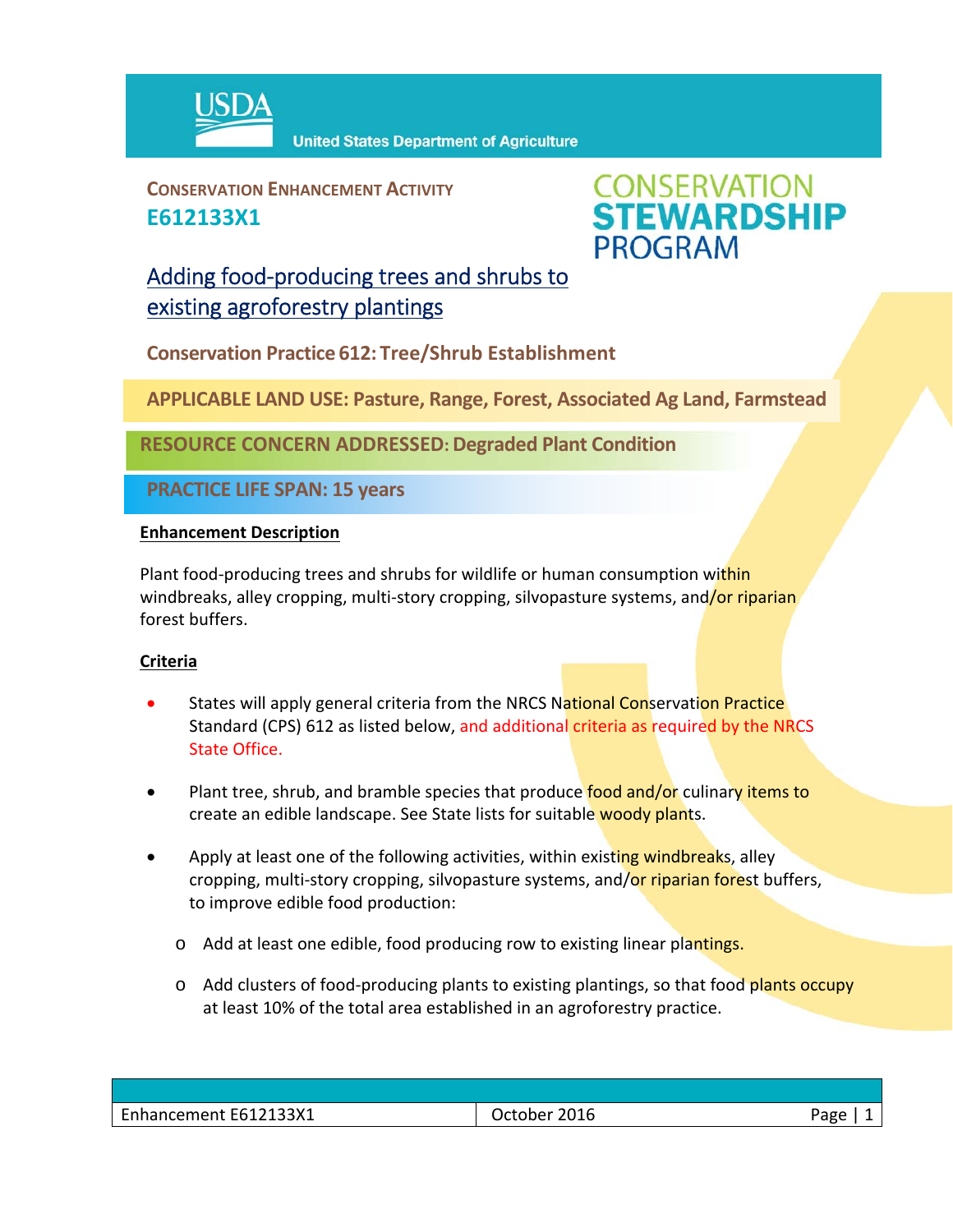

**United States Department of Agriculture** 

o Add food‐producing plants to occupy idle areas of the operation, such as field corners adjacent to existing plantings.

# **CONSERVATION<br>STEWARDSHIP PROGRAM**

- Plant a variety of tree, shrub and bramble species (3 or more, using native species whenever possible) with varying flowering times to favor pollinator species and to provide an extended time frame for available food.
- Trees and shrubs will be planted on selected areas within any land use that contains an agroforestry installation. Groupings of trees and shrubs will be designed for best growth. Further considerations are visual appeal, proximity to farmsteads, proximity to areas of wildlife use or viewing, or other locations depending on landowner objectives.
- Maximize planting space by creating vertical structure with varying plant heights and plant sizes.
- Minimize herbicide use. Use spot weed treatments and avoid spraying when flowers are present.
- No plants on the Federal or state noxious weeds list, or plants known to be aggressive in the local area, shall be planted.
- Planting rates will be adequate to accomplish the planned purpose for the site.
- Planting dates, and care in handling and planting of the cuttings or seedlings will ensure that planted materials have an acceptable rate of survival for the intended purpose.
- Only viable, high-quality and adapted planting stock will be used.
- A precondition for tree/shrub establishment is appropriately prepared sites. Refer to criteria in CPS Tree/Shrub Site Preparation (490).
- Selection of planting technique, type of planting stock, and timing will be appropriate for the site and soil conditions.
- Refer to criteria in CPS Integrated Pest Management (595) to assist with site-specific strategies for pest prevention, pest avoidance, pest monitoring, and pest suppression. Protect plantings from competition from invasive plants.

| Enhancement E612133X1<br>2016<br>Page<br>October |  |  |
|--------------------------------------------------|--|--|
|                                                  |  |  |